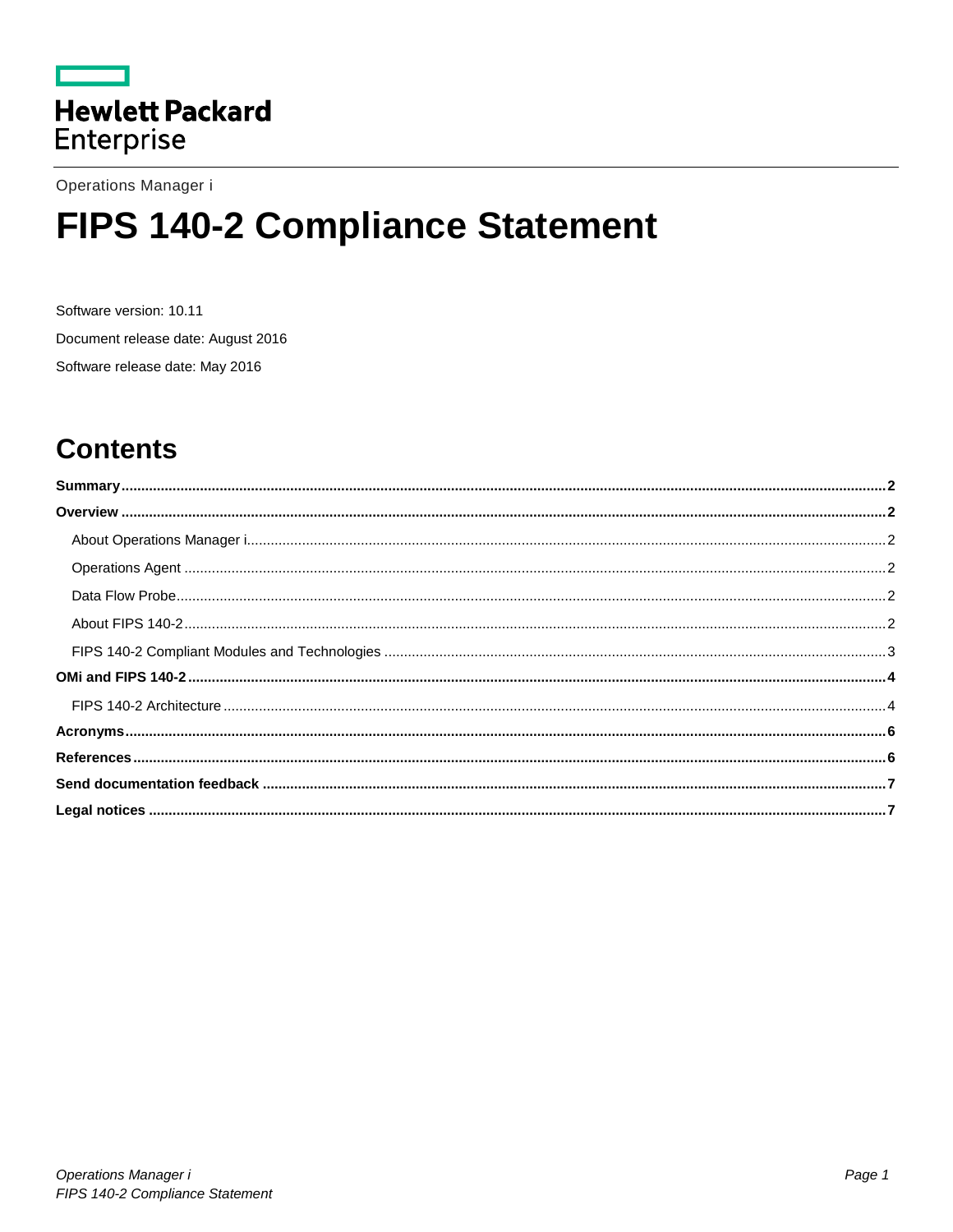# <span id="page-1-0"></span>**Summary**

HPE Operations Manager i complies with Federal Information Processing Standard 140-2 (FIPS 140-2), which defines the technical requirements to be used by Federal Agencies when these organizations specify cryptographic-based security systems for protection of sensitive or valuable data. The compliance of OMi with FIPS 140-2 is ensured by:

- 1) Integrating validated and NIST-certified third party cryptographic module(s), and using the module(s) as the only provider(s) of cryptographic services;
- 2) Using FIPS-approved cryptographic functions;
- 3) Using FIPS-approved and NIST-validated technologies;
- 4) Using security controls defined in NIST 800-53 (or applicable security controls such as DoD 8500.2), prescribed for cryptographic modules by FIPS 140-2 and applicable for HPE Operations Manager i design, implementation and operation.

# <span id="page-1-1"></span>**Overview**

This section describes the different elements that make up the OMi solution.

# <span id="page-1-2"></span>**About Operations Manager i**

Operations Manager i is a simplified, unified, IT operations management software. OMi provides automated monitoring, fast root cause identification and prioritization, with automated remedial action.

# <span id="page-1-3"></span>**Operations Agent**

The HPE Operations Agent helps you to monitor a system by collecting metrics that indicate the health, performance, availability, and resource utilization of essential elements of the system. When you use the Operations Agent in conjunction with OMi, you can add the capability to monitor business applications, infrastructure, as well as application workloads running on the monitored systems.

# <span id="page-1-4"></span>**Data Flow Probe**

The Data Flow Probe is the component responsible for requesting tasks from the server, scheduling and executing discovery and integration tasks, and sending the results back to the OMi server.

For details about how OMi, the Operations Agent, and the Data Flow Probe implement FIPS 140-2 requirements, see the *OMi FIPS Configuration Guide*.

# <span id="page-1-5"></span>**About FIPS 140-2**

The Federal Information Processing Standards Publication (FIPS) 140-2, "Security Requirements for Cryptographic Modules," was issued by the National Institute of Standards and Technology (NIST) in May, 2001. The FIPS 140-2 standard specifies the security requirements for cryptographic modules used within a security system that protects sensitive or valuable data. The requirements can be found in the following documents:

- SECURITY REQUIREMENTS FOR CRYPTOGRAPHIC MODULES <http://csrc.nist.gov/publications/fips/fips140-2/fips1402.pdf>
- Annex A: Approved Security Functions for FIPS PUB 140-2, Security Requirements for Cryptographic Modules <http://csrc.nist.gov/publications/fips/fips140-2/fips1402annexa.pdf>

**Note:** In this document, the abbreviation "FIPS" means "FIPS 140-2."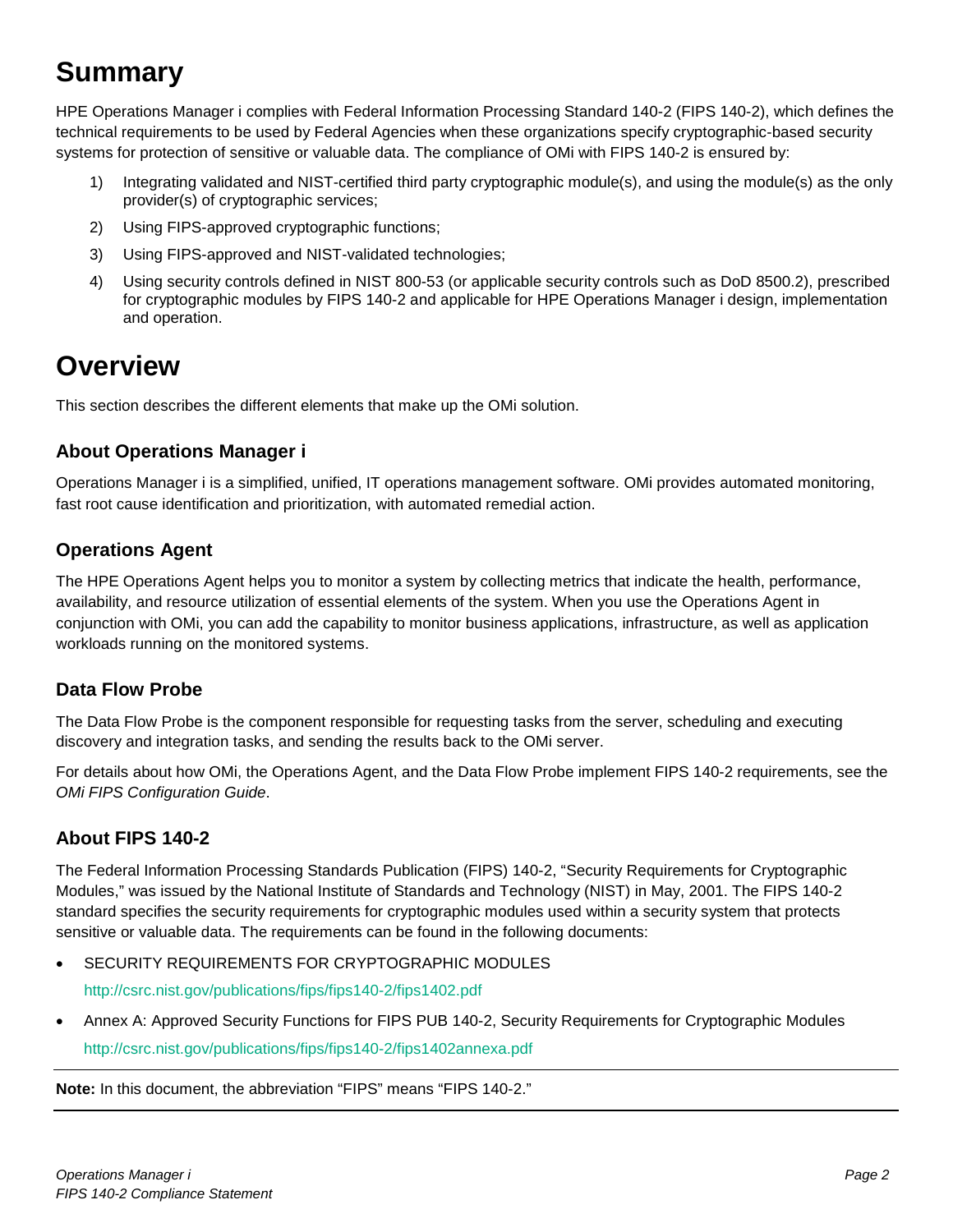# <span id="page-2-0"></span>**FIPS 140-2 Compliant Modules and Technologies**

The benefit of using FIPS 140-2 compliant crypto modules is that the FIPS-approved crypto algorithms are deemed appropriate and that they perform the encrypt, decrypt, and hash functions correctly and in a FIPS-compliant manner.

### **Modes of Operation**

OMi and its components can be configured and operated in the following two modes:

- FIPS-compliant mode: This mode supports FIPS 140-2 compliant cryptographic functions.
- Standard mode: This is a non-FIPS 140-2 compliant mode that uses existing or available cryptography without thirdparty FIPS-compliant 140-2 crypto modules.

### **FIPS 140-2 Compliant Third Party Modules**

The Apache web server component and the HPE Shared Components are integrated with the third-party FIPS 140-2 compliant cryptographic module *OpenSSL FIPS Object Module v2.0.12.* When they are configured to operate in FIPScompliant mode, its functions and procedures (such as SSL/TLS connections and encryption of stored sensitive data, which require cryptography such as secure hash, encryption, digital signature, and so on) use the cryptography services provided by the OpenSSL FIPS Object Module configured to run in FIPS mode.

All other OMi components are integrated with the third-party FIPS 140-2 compliant cryptographic module *RSA BSAFE Crypto-J version 6.2.1* When OMi is configured to operate in FIPS-compliant mode, its functions and procedures (such as SSL/TLS connections and encryption of stored sensitive data, which require cryptography such as secure hash, encryption, digital signature, and so on) use the cryptography services provided by RSA BSAFE Crypto-J configured to run in FIPS mode.

Details about how to configure OMi and its components to conform to FIPS 140-2 appear in *OMi FIPS Configuration Guide*.

### **TLS**

All the OMi components communications are secured with FIPS-compliant Transport Layer Security TLS1.0 or higher. It is relying on FIPS 140-2 approved hash algorithms and symmetric and asymmetric ciphers.

- TLS handshake, key negotiation, and authentication provide data integrity and make use of secure hash, asymmetric key cryptography and digital signature
- TLS encryption of data in transit provides confidentiality and makes use of symmetric cryptography

### **Secure Hash**

Per FIPS 140-2 standards, OMi, in the FIPS compliant mode, uses the following secure hash algorithm:

SHA-256

### **Symmetric Cryptography**

Per FIPS 140-2 standards, OMi, in the FIPS 140-2 compliant mode, uses the following symmetric key algorithm: AES (ECB, CBC) [256 bit key size]

### **Message Digest**

Per FIPS 140-2 standards, OMi, in the FIPS compliant mode uses the following digital signature hash algorithm:

SHA-256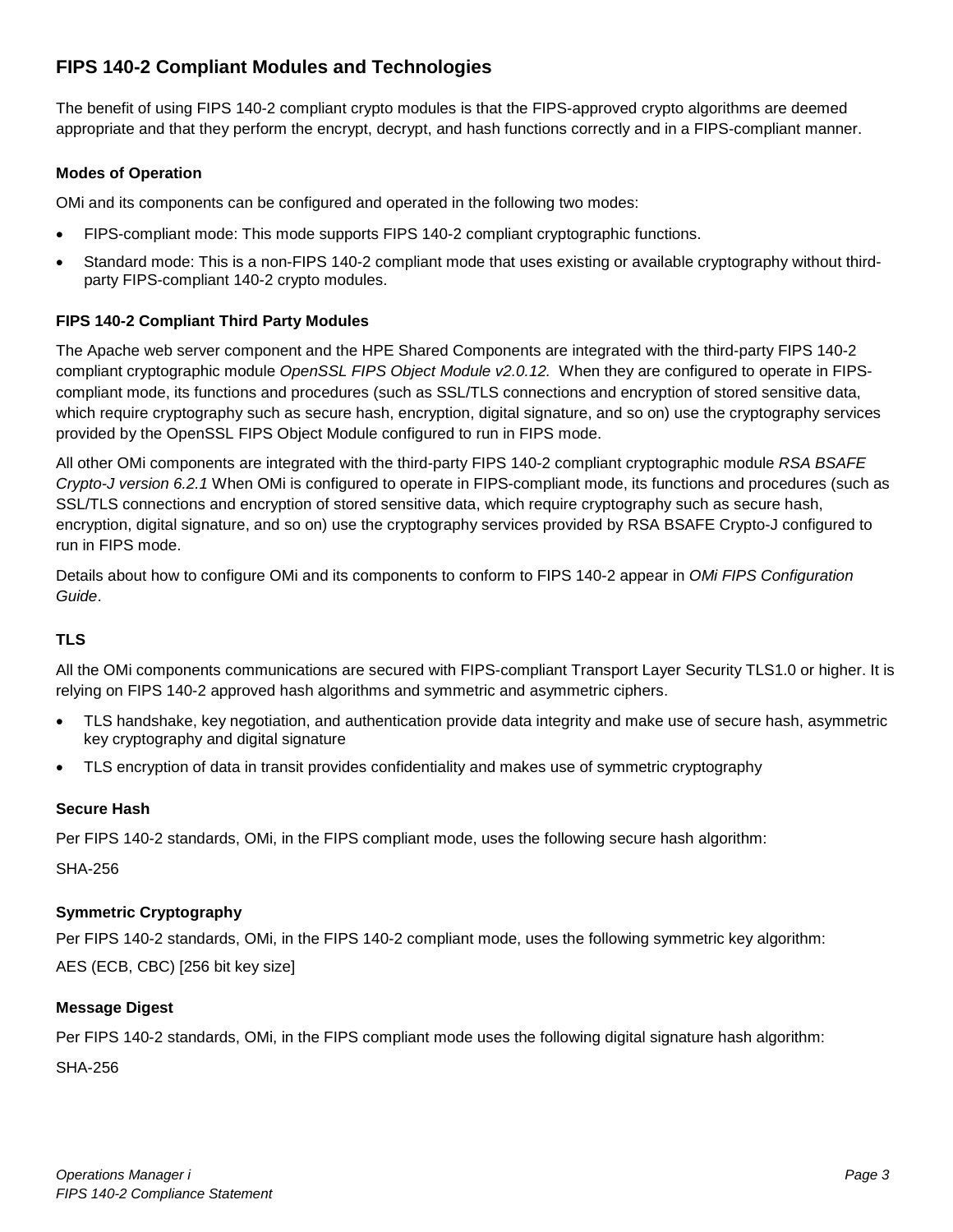# <span id="page-3-0"></span>**OMi and FIPS 140-2**

In addition to the automated process of installing and configuring OMi in FIPS mode using the configuration wizard, you also need to manually configure the client for FIPS mode. This includes manually installing the RSA BSAFE Crypto J module on the client system.

For instructions on both manual and automated steps required to set up OMi in FIPS mode, see the *OMi FIPS Configuration Guide*.

# <span id="page-3-1"></span>**FIPS 140-2 Architecture**

All OMi instances in an OMi deployment must be run in FIPS-compliant mode. OMi does not support a deployment architecture that contains a mix of OMi instances that run in FIPS and non-FIPS mode.



### **Supported Platforms**

See the *HPE Software Product Support Matrix* for more information.

### **Supported Modes and cryptography**

- FIPS mode supports FIPS 140-2. In this mode, only FIPS compliant cryptographic functions, default algorithms, and key lengths are used.
- Standard mode non-FIPS 140-2 compliant mode, with standard existing or available cryptography without third party FIPS 140-2 crypto modules.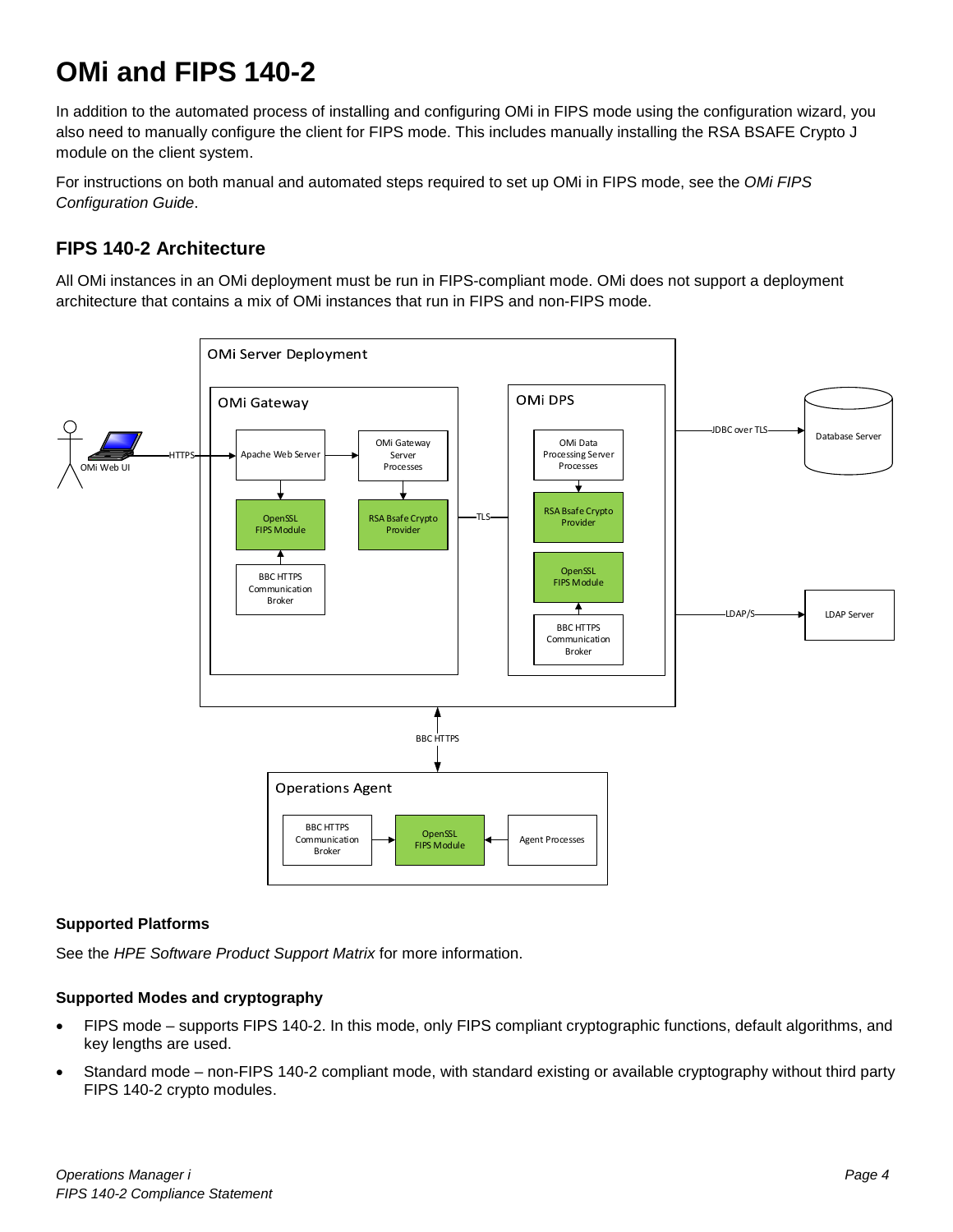### **Design Assurance**

OMi automatically uses FIPS-compliant cryptographic methods for the following:

- HTTPS communication (if configured) between clients and the OMi web server or load balancer
- HTTPS communication (if configured) between RTSM clients and RTSM
- HTTPS communication between HPE Operations Agents or Operations Connectors (OpsCx) and OMi (HTTPS required by default)
- LDAP/S communication between OMi and LDAP server
- Java keystore and Java Runtime Environment
- Policy signing
- JDBC over TLS connection with the Database server

#### **Key Management**

Many aspects of key management, such as random number and key generation, are provided by functions of RSA BSAFE Crypto-J crypto module, and thus meet FIPS 140-2 compliance requirements. The application-specific key management functions include

- Key storage, key protection, and key access functions meet FIPS 140-2 compliance requirements and use the RSA BSAFE Crypto-J module.
- Keys are generated, changed and transported in a protected manner. Keys are not available in open or stored unprotected.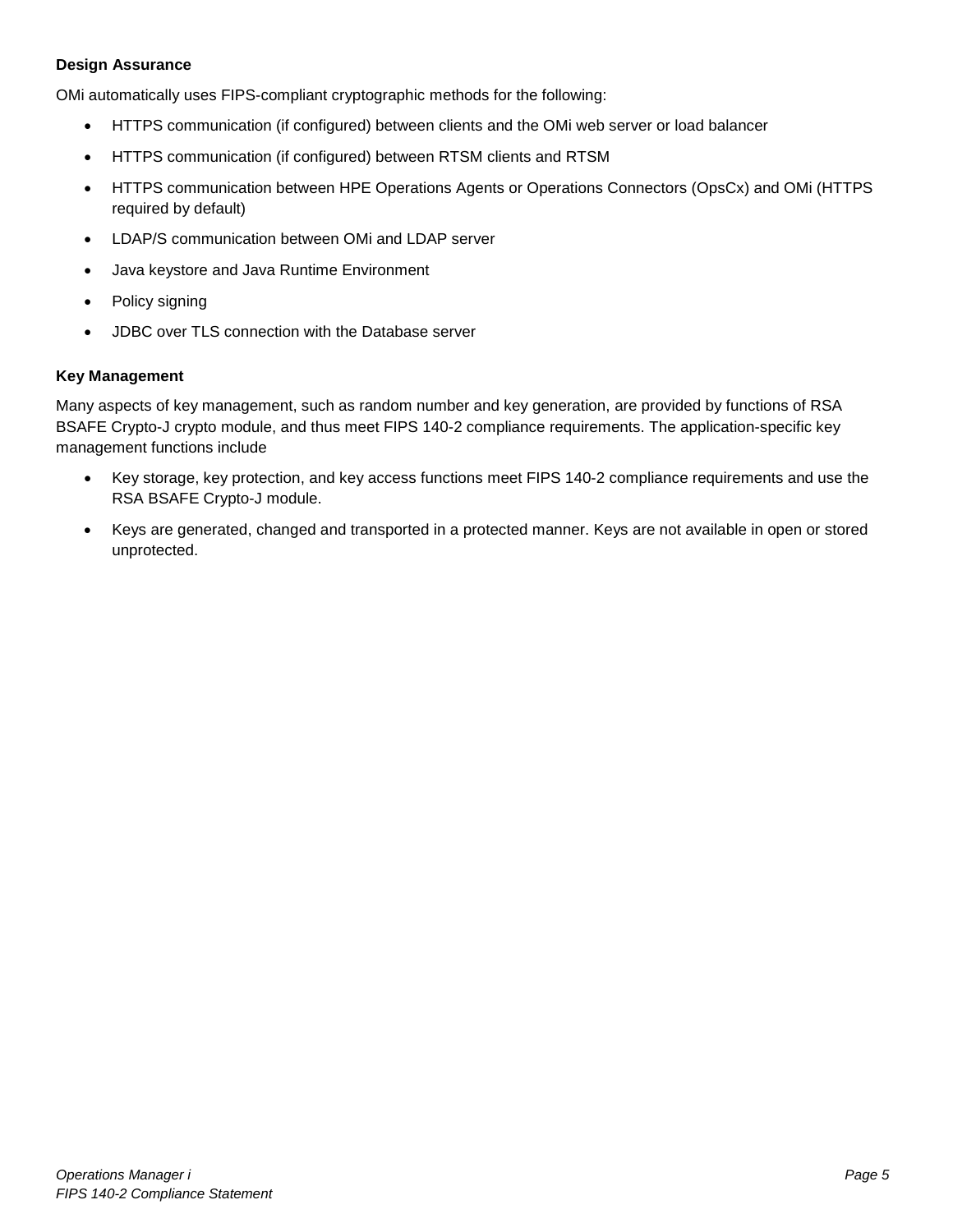# <span id="page-5-0"></span>**Acronyms**

### **AES**

*Advanced Encryption Standard*.

### **HMAC DRBG**

Keyed-hash message authentication code deterministic random bit generator, which is a random number generation algorithm.

### **FIPS**

Federal Information Processing Standard.

### **IdM**

Identity Management component.

**JVM** Java Virtual Machine.

**OMi** Operations Manager i

### **PKCS 12**

Personal Information Exchange Syntax Standard #12.

### **REST**

Representational State Transfer.

### **RSA**

An algorithm for public-key cryptography. RSA stands for Ron Rivest, Adi Shamir and Leonard Adleman.

### **SSL**

Secure Sockets Layer, which is the standard security technology for establishing an encrypted link between a web server and a browser.

### **TLS**

Transport Security Layer.

# <span id="page-5-1"></span>**References**

*OMi FIPS Configuration Guide*

*HPE Software Product Support Matrix*